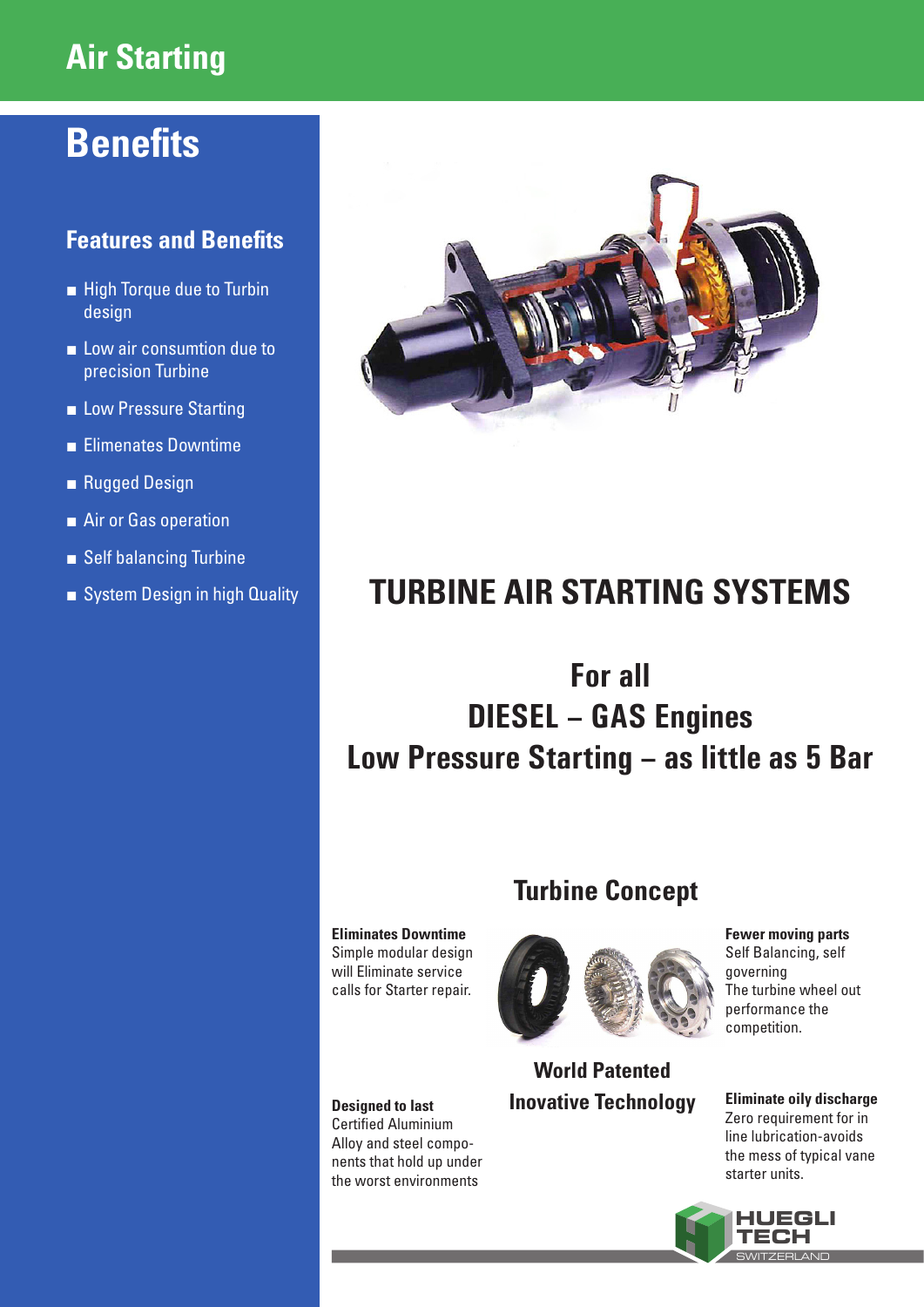# **Air Starting**

Air Starting

Diesel Applications 3-14 Litres Gas applications 6-28 Litres

#### **Key Figures at 7 bar**

Weigth 7.5 kg Power 10 HP<br>Toraue 68 Nm Consumption  $8m^3/m$ Torque 68 Nm RPM 4500 Noise level 100 Db

 $8m<sup>3</sup>/min$ 



#### ASA-Series ASB-Series

Diesel Applications 7-20 Litres Gas applications 14-40 Litres

# **Key Figures at 7 bar**

Weigth 10 kg Power 26HP Torque 156Nm Consumption 10m3/min RPM 4500 Noise level 100 Db



## ASC-Series

Diesel Applications 14-70 Litres Gas applications 28-140 Litres

#### **Key Figures at 7 bar**

Torque 176Nm Consumption 10m3/min RPM 4000 Noise level 100 Db

Weigth 16 kg Power 26HP



## ASD-Series

Diesel Applications 25-130 Litres Gas applications 50-260 Litres

#### **Key Figures at 7 bar**

Weigth 17.5kg Power 35HP Torque 934Nm Consumption 23m3/min RPM 3600 Noise level 108 Db



#### Special Products





#### ASE-Series

Diesel Applications 50-250+ Litres Gas applications 100-500+ Litres

#### **Key Figures at 7 bar**

Weigth 20kg **Power** 60HP Torque 1179 Nm Consumption 31m3/min RPM 4600 Noise level 108 Db